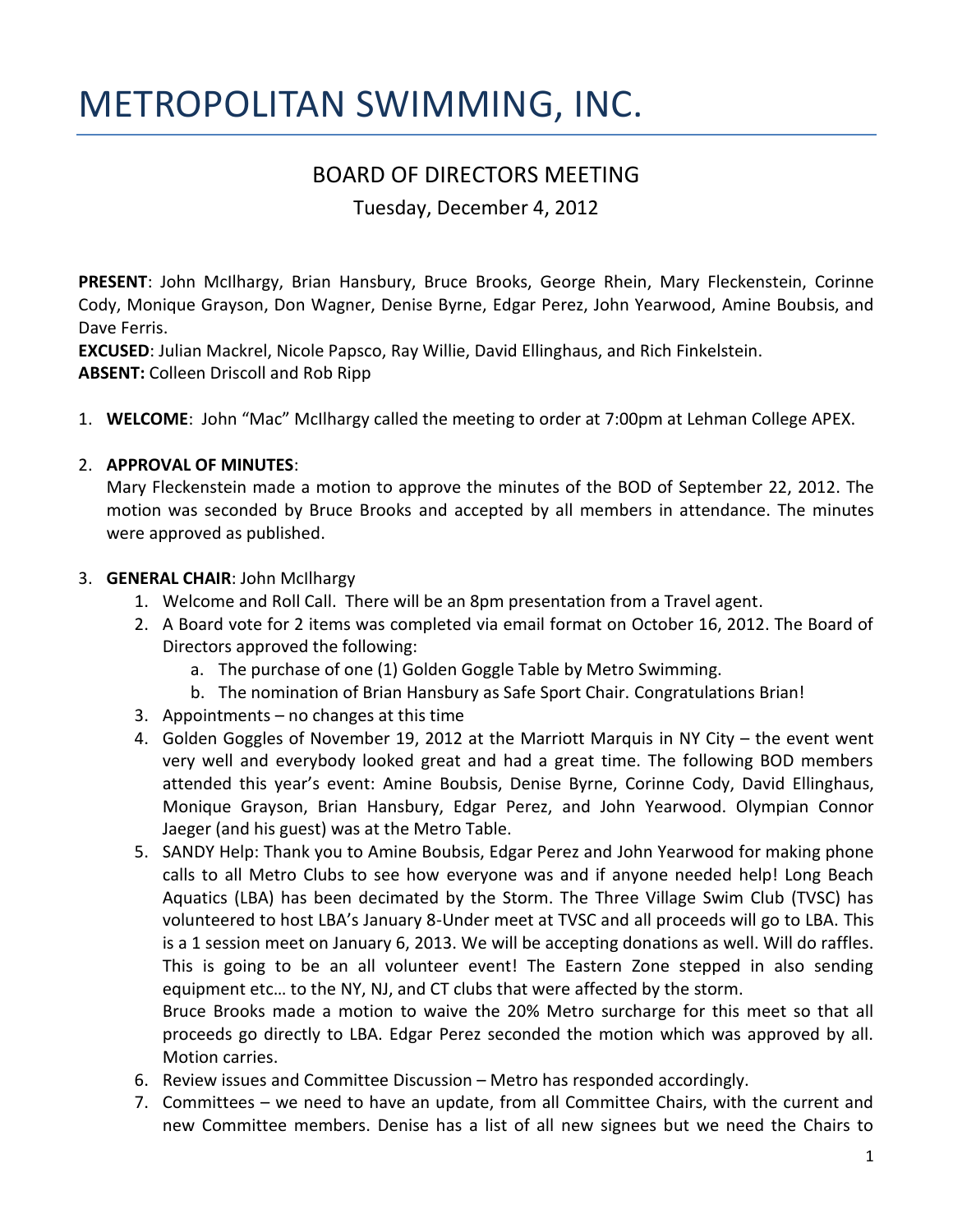finalize the lists with all members that want to be involved. The lists will then be posted on the Metro Web site.

- 8. Conference Calling ability set up. Mac will look into this as it would be a great help to Metro. We need to check on the expenses that would be involved.
- 9. Safe Sport Leadership Conference in Colorado Springs, Colorado, January 27-29, 2013. At this point, Brian will attend the conference, and maybe Mac as well. Safe Sport is getting bigger and bigger. USA Swimming wants each LSC to build their own protocol. They do give guidelines! Discussion on Chaperones.
- 10. Board Presentation at 8pm Travel support. Meeting went on until 8pm see further down in Minutes

# 4. **TREASURER REPORT**: Corinne Cody

- 1. The "Budget to Actuals" was not available at this meeting (it will be sent to the Web site for posting). Instead, Corinne gave copies of the reports that will be sent to USA Swimming with the Tax Return – Financial Statements For Fiscal Years Ending August 31, 2012 & 2011: Statement of Financial Position and Statement of Activities for the Years ended August 31. John Yearwood made a motion to accept the reports. George Rhein seconded the motion. All members in attendance approved the motion. **Motion carries**.
- 2. Discussion on how to invest the funds that had been with HSBC A motion to re-invest the money from that account was made by John Yearwood and seconded by Don Wagner. We may request help from Bob Fitzsimmons. All were in favor. **Motion carries**.
- 3. Travel Reimbursement Processing the burden of submitting proof of attendance in individual at meets should be placed on the swimmers and parents. Corinne is asking for a committee to review the meet requirements before this spring. But all those applying for a travel reimbursement stipend **MUST** submit proof of meets (printout from USA Swimming Database)
- 4. New signors for the Metro Checking account remove Mike Morrissey and add Denise Byrne. Corinne Cody, David Ellinghaus, Monique Grayson and Mary Fleckenstein are already signors (two signatures are needed for each check issued by Metropolitan Swimming. George will check on that.

# 5. **FINANCE CHAIR**: George Rhein

1. Application forms for this year's Club Excellence Grant will be posted on the Web Site before December 15<sup>th</sup>

# 6. **ADMINISTRATIVE VICE CHAIR**: Denise Byrne

- 1. Proposal to Amend the Policy and Procedures Manual Article 311.2:
	- *311.2 The following shall be submitted to the Administrative Chair within 30 days after each meet during the short course swim season and 30 days after each meet during the long course swim season or no later than August 15th for the long course swim season : a. heat sheet Meet Manager Team Fees Report (1 day prior to the start of meet) , b. psych sheets Meet Manager Team Fees Report (at the end of the meet) , c. meet results, d. c. the post competition report, e. d. the income and expense report, and f. e a check for the meet surcharges. Host teams are exempt from paying surcharges on entries for their own swimmers in a non-invitational meet.*

Corinne Cody made a motion to amend the P&P Manual. Bruce Brooks seconded the motion. All members in attendance were in favor. **Motion carries as written above**.

2. Proposal to Amend the Policy and Procedures Manual – Article 304.2: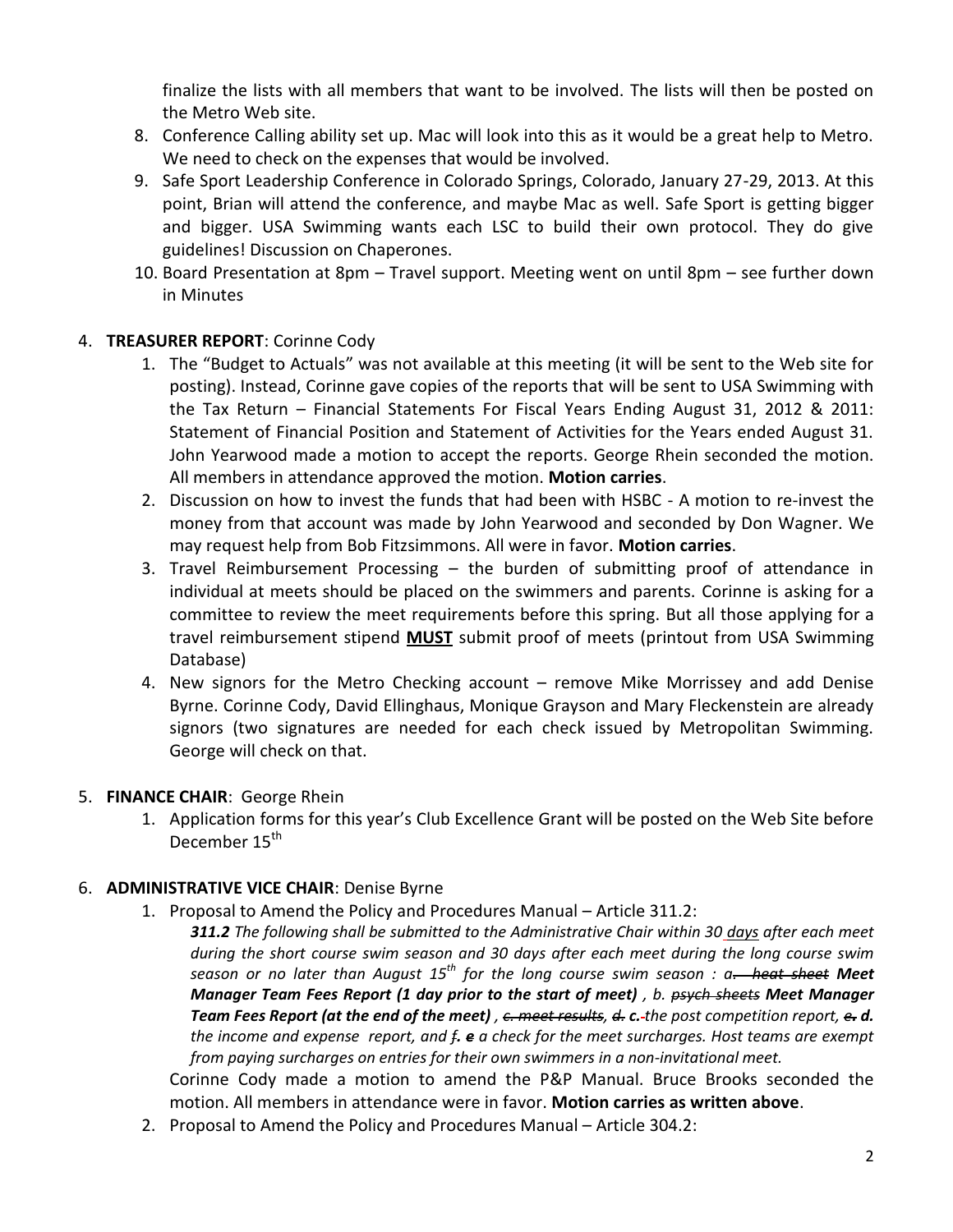*304.2 – 20% of the entry fees, except those of the host club constitute the Metro Surcharge and shall be paid by the host club to Metro. This does not apply to Distance Meets. Any team that host Invitationals that invite "all Metro Teams as well as teams from other LSC's will still have the 20% surcharge waived for their swimmers". Any team that hosts an invitational meet for only specifically named Metro Teams as well as other LSC must pay the 20% surcharge for their swimmers. (BOD 2/20/10).*

John McIlhargy made a motion to table this proposal to amend the P&P Manual Article 304.2. Monique Grayson seconded the motion which was then approved by all. **Motion to table this amendment carries**.

- 3. LEAP 2 was started then the program was updated and we have to start all over again.
- 4. Meet announcements (and announcement templates) for Sanctioned and Approved meets have (or will be) updated to conform with the new language required after the USAS Convention. Metro's Rules and Regulations, Policies and Procedures and By-Laws will also be updated.

#### 7. **TRAVEL SUPPORT PRESENTATION**:

Presentation to the Board from Linda Urban of HelmsBriscoe via phone/internet - HelmsBriscoe offers an easy alternative to the complexity and expense of planning your next event. regardless of how big or small it may be. They will help you streamline the process and deliver a successful event anywhere in the world. They will research, evaluate, and present the ideal venue for your event based on your specific needs. There are no contracts or fees involved.

John Yearwood and Edgar Perez may be interested in using those services for Zones even though this company is probably too big for our needs. They will look into it and get more information.

#### 8. **SENIOR CHAIR**: Don Wagner

April training trip to Deerfield Beach, Florida with the Metro All Stars April 17-21, 2013

- 1. The top ten girls and top ten boys (13 or older) will be selected for the trip
- 2. Selection will be based on open power points
- 3. Athletes must be swimming and training in the Metro LSC for at least one year
- 4. Qualifying period is from the first day after Winter Speedo Sectionals 2012 (March 26, 2012) through the Winter Speedo Sectional meet 2013
- 5. Swimmers and coaches stay in the Deerfield INN in Deerfield Beach FL
- 6. Coaching staff is selected by number of athletes qualified and attending the trip. The staff must have at least one female and one male coach.
- 7. The goal of the camp is to get some of our best athletes together in a positive training environment where they can challenge each other in settings where the only thing they have to be concerned with is training hard, getting better.
- 8. A list will be posted on the Metro web site listing the top 30 girls and boys on March 26<sup>th</sup>.
- 9. Training will be in the Deerfield Aquatic Center with 2x2 hour long and short course practices per day.

Note: the trip is not during the vacation week of most schools this year. A long discussion followed. A motion to approve the training trip and to accept the selection requirements was made by Don Wagner, seconded and approved by all. **The motion carries**.

# 9. **AGE GROUP CHAIRS**: John Yearwood and Edgar Perez

1. Hotels have been booked for the Short Course meet (in Rochester, NY) and for the Long Course Zone meet which will be in Virginia.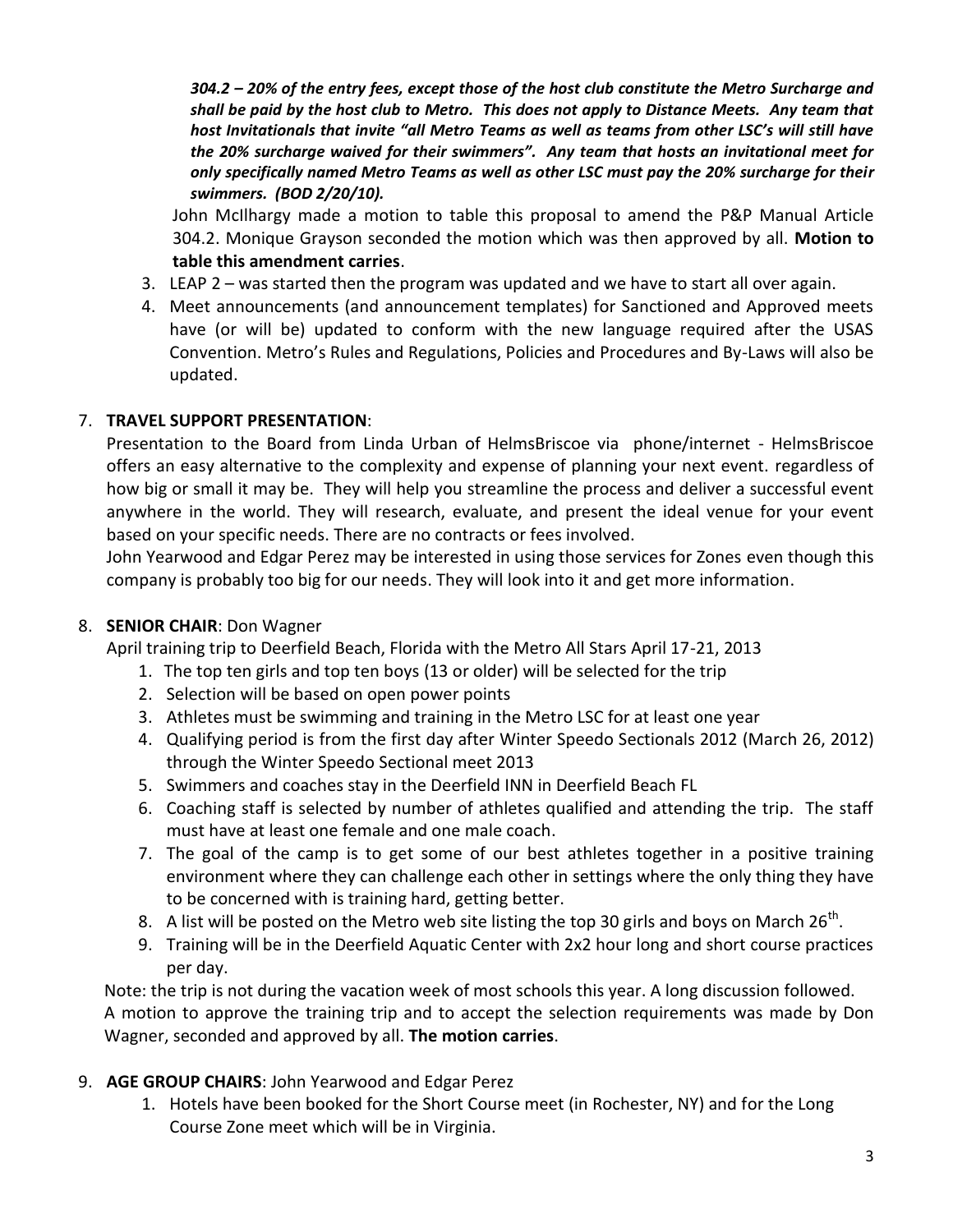- 2. Hobie Swim has won the bid for Metro Zone Team apparel. Contracts will be done.
- 3. Zone Qualifying Meet will be February 16-18, 2013
- 4. Request from Edgar, who usually drives to Zones (no flights or rental car fees) to get mileage and gas reimbursement. Metro did increase the per mile reimbursement.

#### 10. **COACHES REPRESENTATIVE**: Amine Boubsis

After Hurricane Sandy, most Metro teams really appreciated receiving a call from either Amine, John Yearwood or Edgar Perez, to see how they were doing and what kind of help they would need.

#### 11. **ATHLETES' REPRESENTATIVES**: Julian Mackrel and Nicole Papsco

Julian and Nicole were unable to attend the meeting because they were in Knoxville, TN, for USA Swimming SCY Junior Nationals.

12. **TECHNICAL PLANNING**: David Ellinghaus

David was unable to attend the meeting.

#### 13. **OFFICIALS CHAIR**: Bruce Brooks

1. Proposal to Amend the Policy and Procedures Manual – Article 418.5:

#### *418.5 The Area Chair will be appointed by the Officials Chair in consultation with the Administrative Vice-Chairman. The minimum requirements for area chair are 5 years experience as a Referee and National Certification.*

This is a volunteer position – Bruce wants to increase and expend the National Certification of Metro officials. Discussion followed. A motion to accept the changes in Article 418.5 was made by Corinne Cody, seconded by Monique Grayson, and approved by all. **Motion carries**.

2. Bruce announced that Corinne Cody will step down as Area Chair at the end of December 2012. A new Area Chair for Hudson Valley North will be officially named in January. Thanks to Corinne for her work over the years.

# 14. **REGISTRATION CHAIR**: Mary Fleckenstein

- 1. As of December 4, 2012, there were still 11 teams that were not registered for 2013. Two (2) will not renew their membership (BLUE and NS); three (3) are college teams (Fordham, IONA and Marist); six (6) are Metro Teams: FA – HYB – KRKN – MAD – VAC – WAC. [Three clubs have registered since the meeting: FA, VAC and WAC.]
- 2. Too many coaches don't respond to the Meet Recon's emails from the Metro Office to correct their swimmers names or registration ID numbers. We keep on seeing the same errors.

# 15. **NATIONAL TIMES VERIFICATION / TOP 16**: Monique Grayson

Requests for Observation of High School and College championship meets must be filled out and emailed to Monique at least 2 weeks prior to the meet. Forms are available on the Web site.

#### 16. **WEB PAGE COORDINATOR**: Monique Grayson

We will only post an article about new NAG (National Age Group) records on the Web site. All Metro records will just be updated on the Records Page.

# 17. **SAFETY COORDINATOR**: Brian Hansbury

USA Swimming no longer use the paper forms for the Reports of Occurrence. For future reports, we request that the incident reports be filed directly online through USA Swimming new online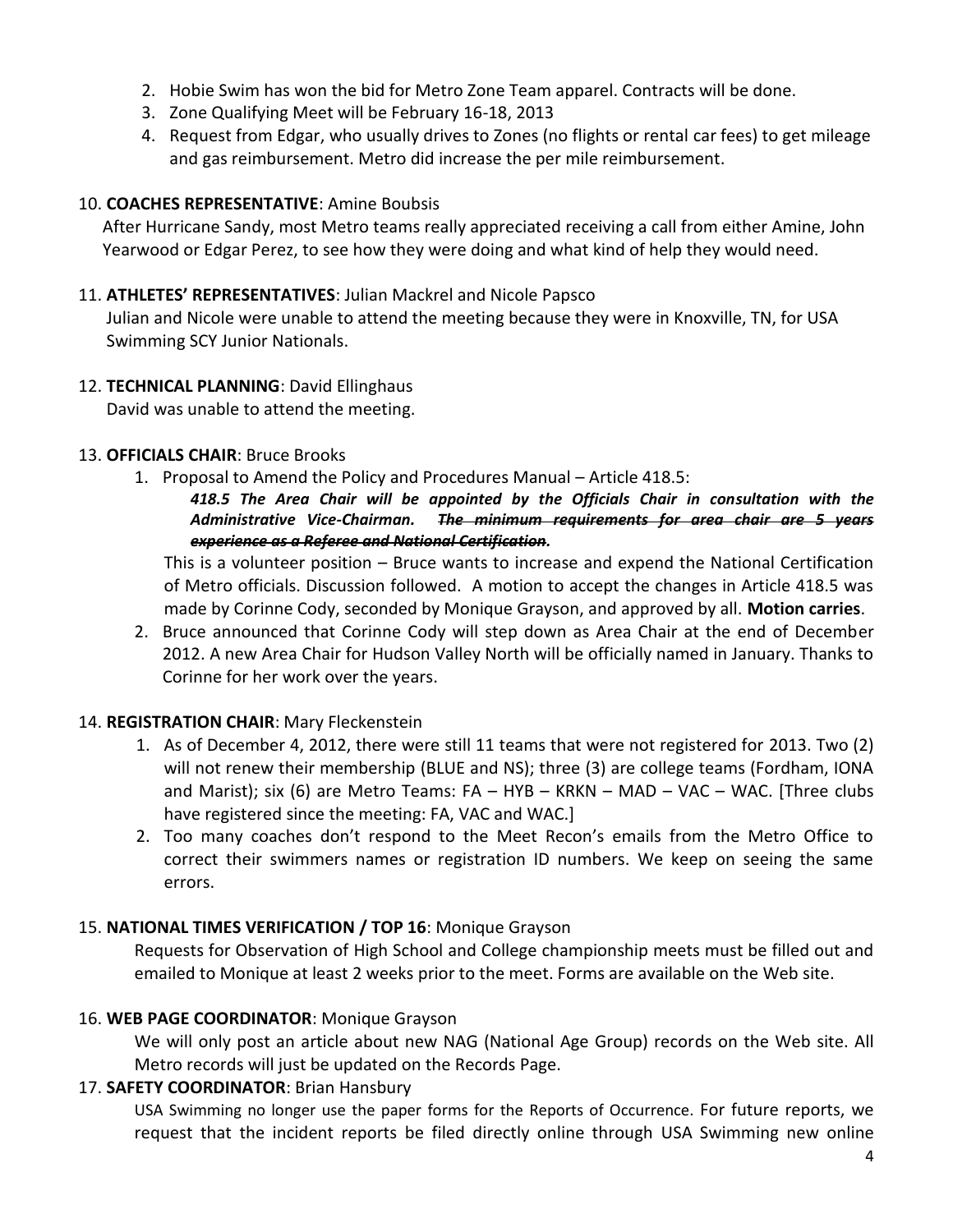reporting system at this link: [www.usaswimming.org/ROO.](http://www.usaswimming.org/ROO) Since many meet sites or pools are not connected to the internet, the paper form (still posted on the Metro Web site) will be used to gather the info and then later ( that day or next) the info must be inputted into the online form and relayed to US Swimming and Metro as well.

#### 18. **SAFE SPORT COORDINATOR**: Brian Hansbury

Big topic is Bullying.

Also, policies and guidelines are available on the USA Swimming Web Site on Travel policies, Anti-Bullying policy, Electronic Communication policy, Safe Sport Education, etc. There are Guidelines, Requirements and Consideration for all this. Each LSC needs to decide on how to deal with this.

# 19. **HALL OF FAME**: Mary Fleckenstein and Monique Grayson

- 1. Mary has been receiving info from Steve Newman (prior Chairman) once the registration period and the Holidays are over, we will have a lunch meeting to go over it all, probably in early January. As written in the P&P Manual, we will try to have the 2013 HOF Induction dinner on the Tuesday before Memorial Day. Mary mentioned that it would be really nice if all Board members attended this dinner!
- 2. Mary asked Bruce to work on the guidelines for the Joe Stetz Scholarship.

#### 20. **DISABILITIES COORDINATOR**: Denise Byrne

Nothing much at this time. It would be nice to host a Disabilities Clinic in Metro.

#### 21. **SWIM-A-THON**: Richard Finkelstein

Richie was unable to attend the meeting

#### 22. **OPEN WATER COORDINATORS**: Rob Ripp and Colleen Driscoll Neither Rob nor Colleen were at the meeting

#### 23. **DIVERSITY**: Ray Willie

Ray was unable to attend the meeting (he sent a report to Mac but I did not receive it!)

# 24. **REPORTS OF COMMITTEES**:

None

# 25. **UNFINISHED / OLD BUSINESS**:

None

#### 26. **NEW BUSINESS**:

Mac made a motion that Metro Swimming pay the Medical Bill that was not covered while Edgar had a health problem while on official Metro business at LC Zones. Mary seconded the motion and all members in attendance approved. **Motion carries**. Edgar thanked the Board and will send the bill to Corinne Cody.

#### 27. **NEXT MEETING**:

The next BOD meeting will take place one hour before the January House of Delegates meeting: